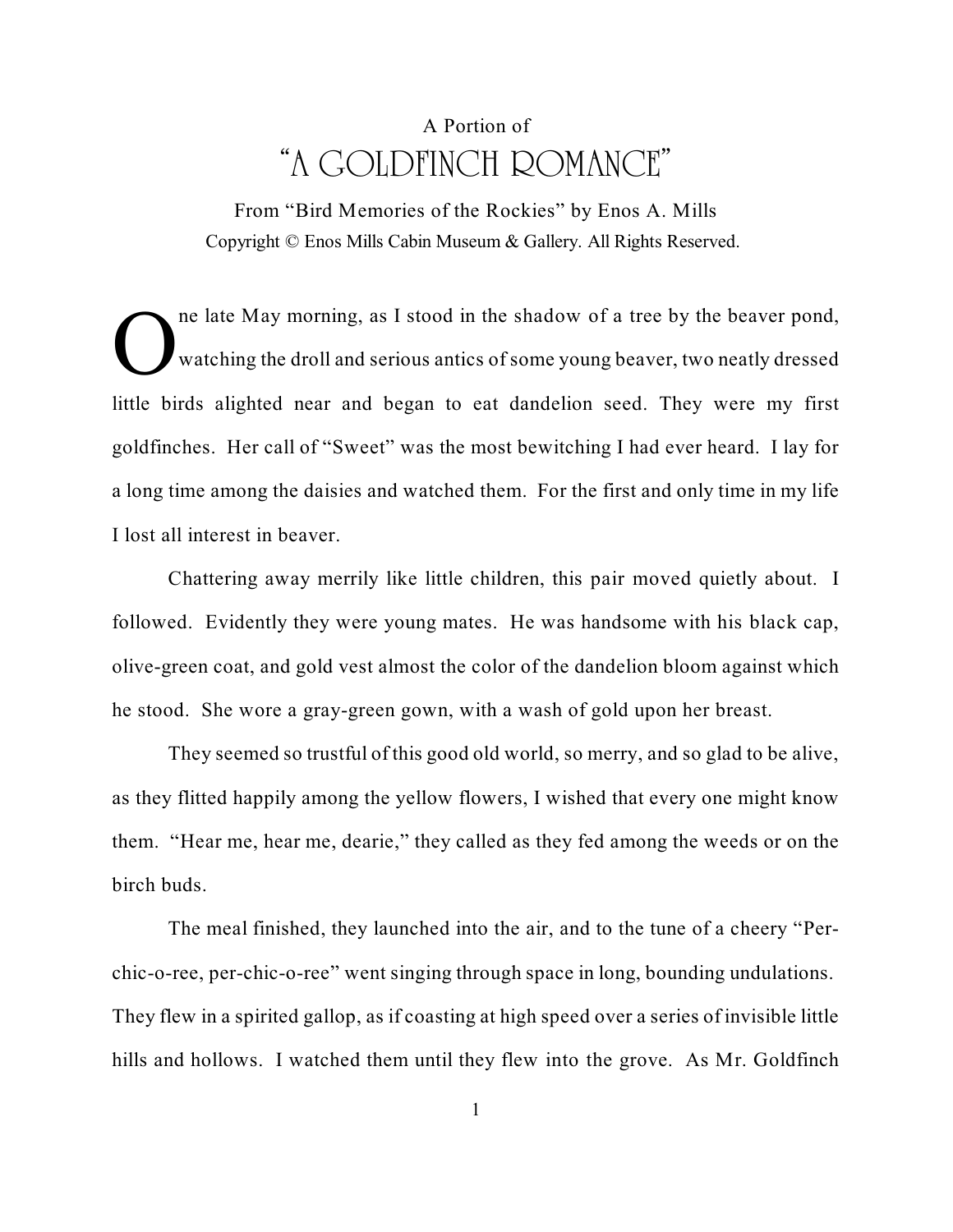alighted, I noted that he was marked by a broken feather.

Two weeks later I saw the pair again, as merry as ever. But why was this young couple not busy nest-building? They probably had been courting for at least six weeks when I first saw them, and they were still at it. I wished that I might have seen the beginning of this long courtship.

It was mid-June, and the robins and the bluebirds by my cabin were working about sixteen hours a day trying to deliver food to nests of youngsters ever shouting for more and more. The chickadees were the only other birds that had not as yet commenced nest-building; usually they selected hollow trees, often abandoned woodpecker or flicker nests of the year before. If they have good reasons for late nesting, I have not discovered them. It is possible that the chickadees that lived around my cabin in winter went farther north, or farther up the mountain to nest; but at any rate there were chickadees in the region practically the year round.

On the Fourth of July I saw the goldfinches again—still courting. He was parading proudly before her, and she proudly watching him. His manner was most winsome. As they galloped away through the air I heard them calling, "Sweet-eet, sweeteet," to each other. These slender little yellow-breasted birds were graceful and charming. Everything they did was appealing.

Never have I seen any bird or being more bewitch-ingly or inspiringly happy. Often I heard his love song. He sang with ecstacy and in such plaintive, winsome tones as to be intensely thrilling. It was enchanting, enticing, and rapturous. Low and sweetly he talked, long and lovingly he chatted with his mate. Every day, rain or shine,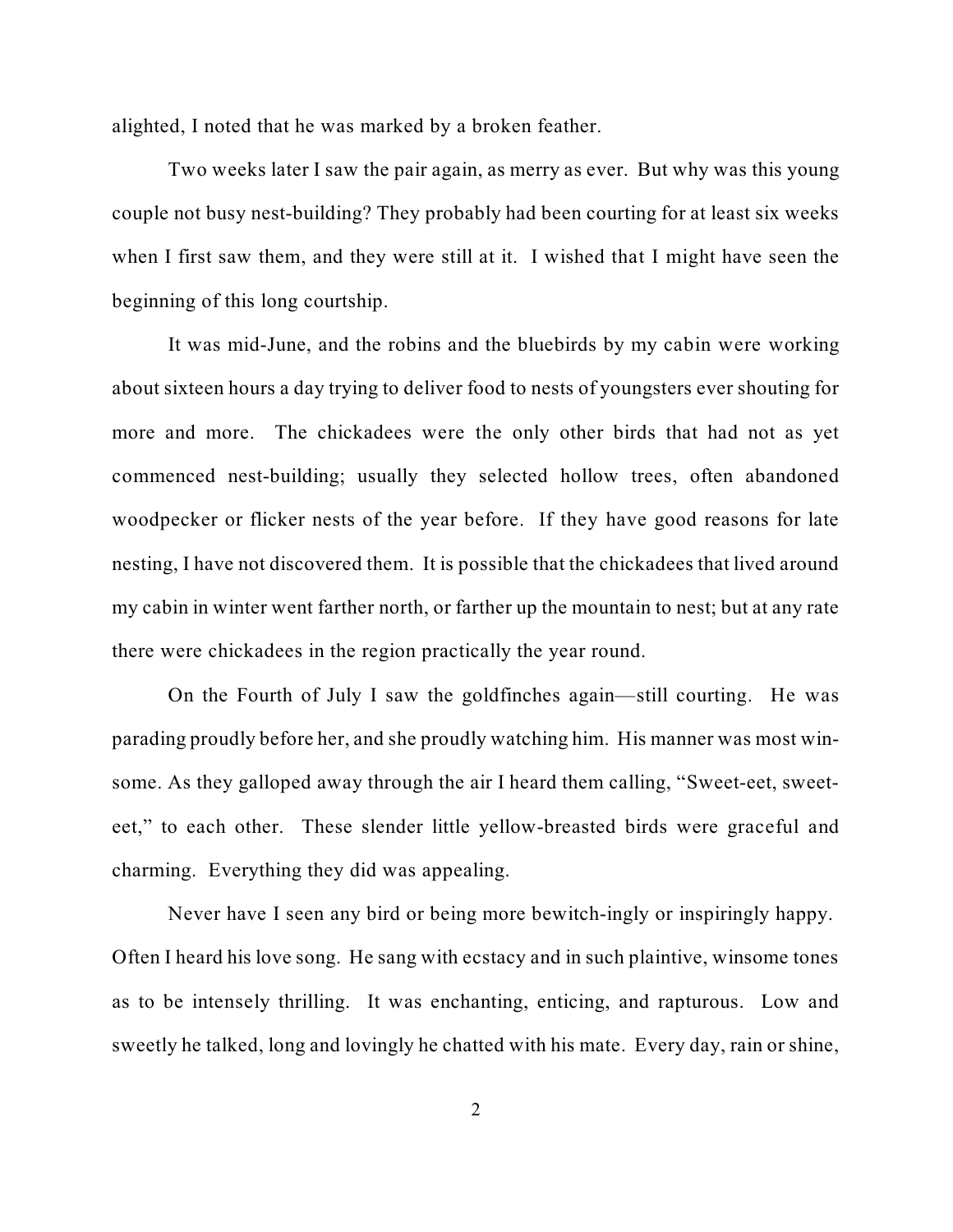these loving mates went flying about, constantly calling "Sweet-eet" in their bounding flight through the air. And thus in rapture their courtship went on.

On the  $15<sup>th</sup>$  of July this vivacious young couple commenced house-hunting. The following day they were building in an alder near the beaver pond. A number of birds and their young children were already starting on the southward migratory journey. Others were bringing their second broods off the nest.

Four days later, when I went back to the alder, I found that the nest was wrecked and abandoned without having been completed. I could find no clue, no one to blame for the damage. But birds have many enemies; often they suffer ill-deserved misfortune.

But it did not end the goldfinch romance. In an alder about fifty feet away I found little Mrs. Goldfinch busy— oh, ever so busy—with another nest. It was about six feet above the ground. Evidently she was of a trusting nature. Shreds of hemplike bark from last year's fallen weeds were being used. She insisted on doing all the work.

While I watched he brought good nesting-material. It must have been good, for she had used it in the first nest. He wanted to weave this into the new nest, but she would not let him. More strangely, she refused, when he gave it to her, to weave it in herself. But, though she refused his material and his assistance again and again, she did it oh so sweetly; there was no scolding.

Another day the little goldfinch home-maker carried off mart of the material from the wrecked nest and used it in the new one. Busily the little lady worked. Occasionally she paused to call sweetly to her young and handsome husband, while he,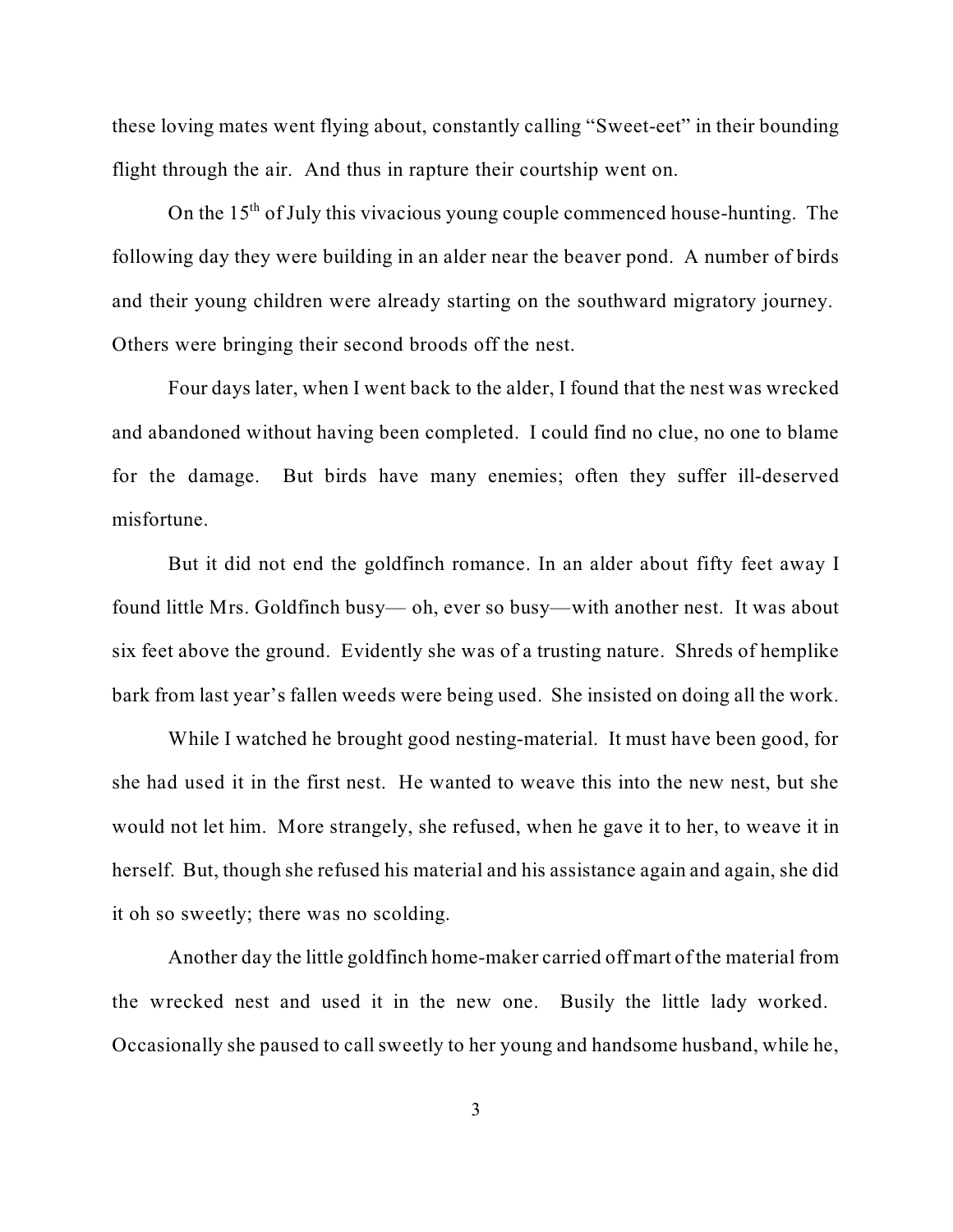always responsive, was the most gentle and devoted creature that I have seen. Most of the time he sat on a tree-top near by and observed every detail, now and then giving a low call. She as sweetly answered, but without looking up from her nest-building.

If he could not help in the nest-building, at least he was ever on guard for enemies. If very many minutes elapsed after she disappeared for more material, he ceased his song and peered down to catch a glimpse of her. If still she did not return, he gave up doing anything, restlessly looking this way and that, as though thinking, "I wonder if anything has happened!" With what eagerness and excitement he rushed out to meet her when she came in sight!

Once when I stood close, watching her work, she had been too busy to call or look up for some time. He, with his eye on something in the distance, had neither spoken nor dropped down to see her. Questioningly she called. He was at her side in an instant. "Sweet," she answered in all confidence and went on with her work. She did not want a thing, but had to assure herself that her sweet-voiced husband was still around.

I do not know if he extended the luncheon invitation or if she did. But she would suddenly break away from her nest-building, in which she had appeared all concentration, and alight within a few inches of him. After chattering deliciously for a moment, they would go romping off together. Lovingly the nest was prepared. Built of stringy bark, of fallen plants and grass, it was luxuriously, thickly lined with thistledown. Quantities of thistle-down were used during the last two days. The little nestbuilder had hardly looked up. She was felting and quilting it after her own individual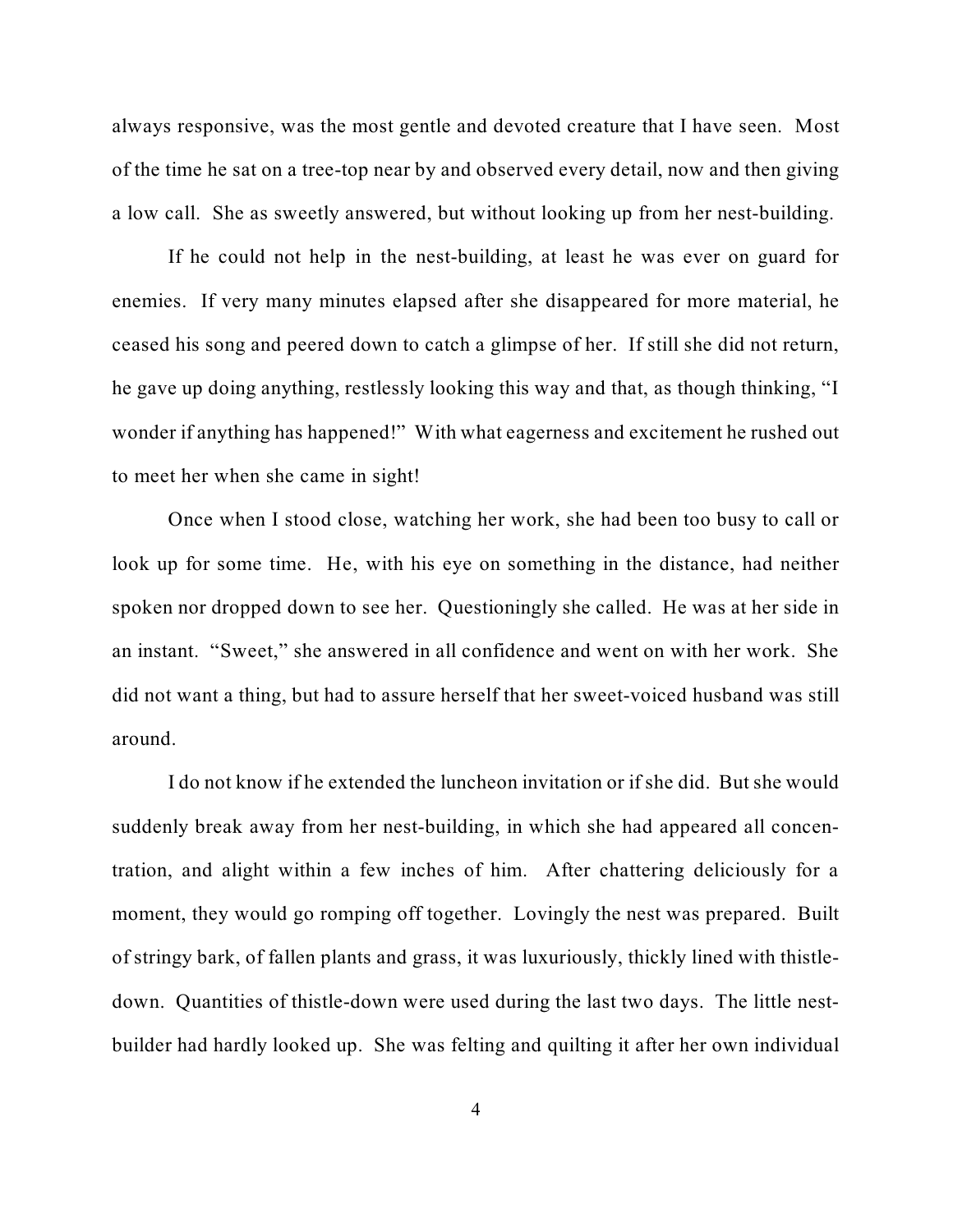pattern.

The nest completed, Mrs. Goldfinch started to fly off, but turned back and smoothed the lining again. Seating herself in it, she tried the nest, turning first one way and then the other. I doubt it the eggs of any bird in the world rest upon softer or more luxurious beds than those of the goldfinches. Later there were five pale bluish-white eggs.

The Arkansas goldfinch, with yellow dress and heart of gold is one of the treasures of the earth. Wild canary, thistle-bird, yellowbird, and dandelion bird, are some of the names applied to him. His relatives are scattered over the United States and in some localities there is a numerous population. The bird was named from its first discovery on the Arkansas River in Colorado. Like the bluebirds, robins, redwinged blackbirds, Audubon and Townsend warblers, flickers, Audubon hermit thrushes, wrens, and northern violet-green swallows, the Arkansas goldfinches come to the mountain zone to nest and spend the summer. They are always a rare delight. Their gentle ways and sweet disposition would be never-failing antidotes for discontent.

None of the goldfinch family nest early; in fact, they often are the last nestbuilders of the season. The males regain their bright color in April, but they are evidently believers in prolonged courtships, and although the nuptial dress is acquired so early, housekeeping is apparently not thought of until July. During three years that I watched them around me, I found that they built between July first and twenty-first.

Most birds time the hatching of their young so that there is an abundant close-to-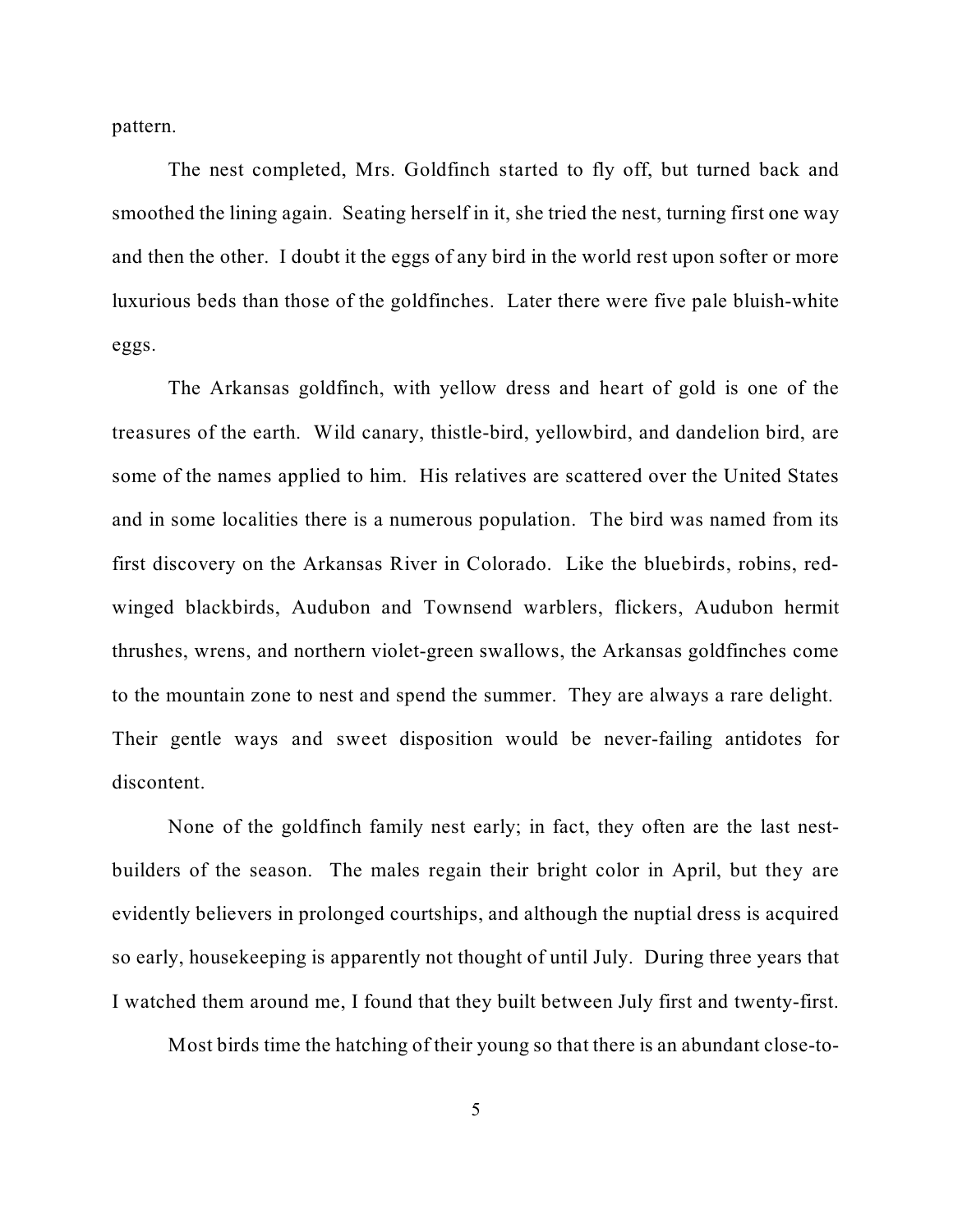home food-supply for the youngsters, many of whom daily eat their weight of food. There may be other factors in determining the nesting-time.

Goldfinches eat the seeds of the dandelion, thistle, and sunflower chiefly, where these are obtainable. If youwould attract goldfinches (and you would be well repaid for doing so) devote a corner of your garden to sunflowers. Goldfinches perhaps nest late to have a supply of new soft thistle and milkweed down for thickly and softly lining the nest. Or, it may simply be one of their many interesting characteristics.

Mrs. Goldfinch completed the nest on the tenth day; this was quick work, but the material from the wrecked nest may have helped speed up its completion. But even though she speeded up, there was certainly no slighting the job.

I spent much time near the goldfinch nest and discovered other nesting birds. While they had been building, a pair of white-crowned sparrows had brought off a second brood from the willow-clump. Usually for the second nest they go two thousand feet up the mountain-side, where summer has just arrived and where food is as abundant as down the mountain a month earlier. I had watched a pair of noisy magpies train their awkward children in the ways considered good in magpie world. Their nest had been a big brush-heap up near the top of an old pine.

The goldfinch alder was one of a clump that stood in an aspen wild-flower garden. Among the aspen were orchids, the silver and blue columbine, tiger lilies with "heart of fire," and in late summer the blue fringed gentians. There was always something of interest. I often wished for two or three pairs of eyes. I could have used them.

6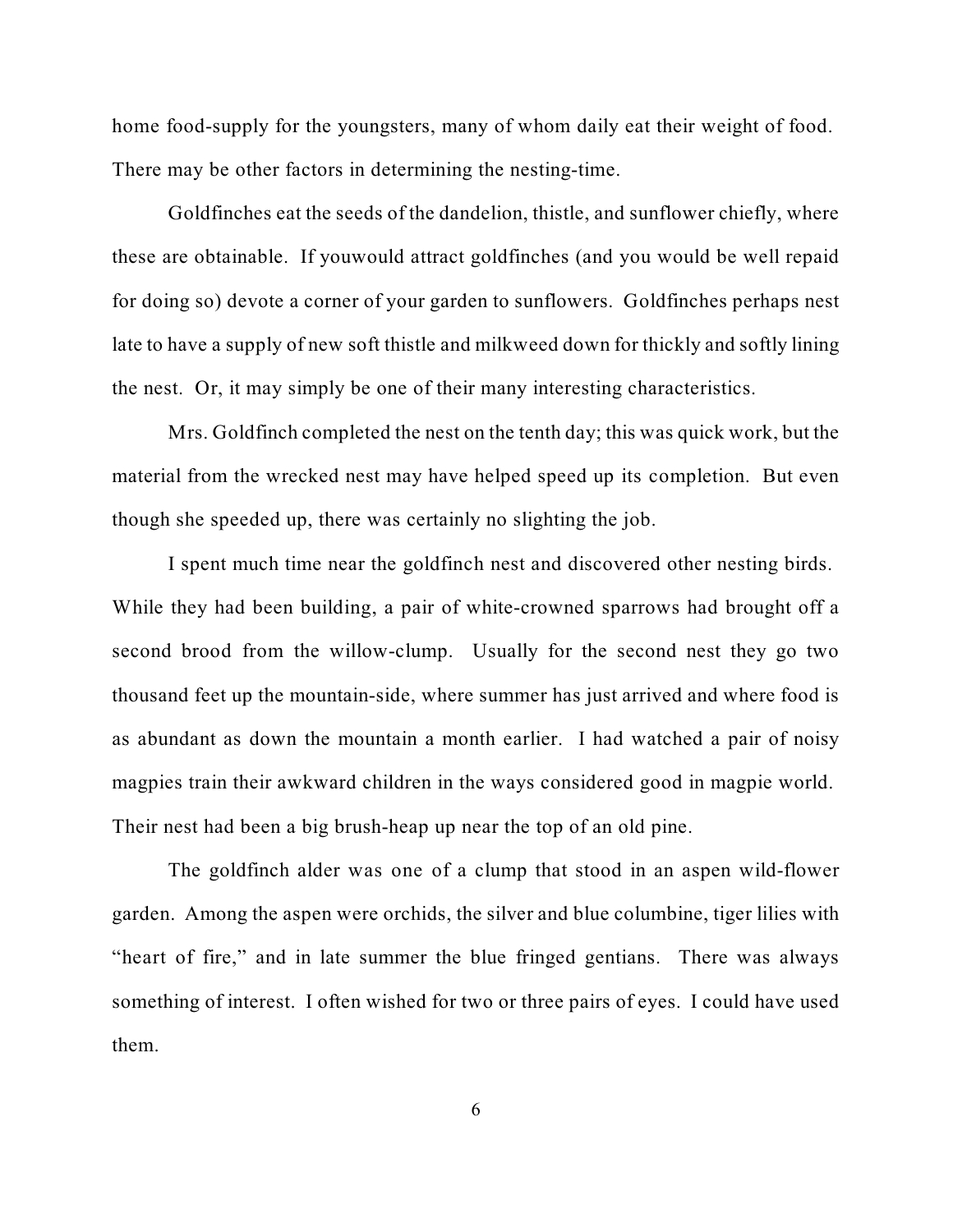After my second close approach the goldfinches paid little attention to me, even when I stood near their tree. Nor did they seem to mind other birds alighting near by. They were too absorbed with their own affairs, and with each other. Often the longcrested jays simply shouted from the near-by tree-tops, but this made no difference to the goldfinches.

She sat on the nest nearly all the time; often he brought her something to eat. Sometimes she gave a strangely appealing call. With haste her husband came singing to her side or talked to her in tender, solicitous tone from a near-by limb.

One day, when I appeared from an unusual direction, she gave a startled note of alarm. He darted over to me and then to her. Evidently, judging from his tones, he assured her that I was not in the least dangerous. Having satisfied her, he flew away. But he was constantly near, ever lived for her. And sometimes, without her calling, he went to her—simply, I suppose, because he could not stay away longer.

While Mrs. Goldfinch was off the nest one day, I went up close for a look at the eggs. She returned sooner than expected and alighted on a limb so near that I could have touched her. Looking at me intently, she said, "Sweet-eet," as though to ask, "Aren't they the dearest things in all the world?" Afterwards, she caught me handling the eggs, but did not in any way object and apparently was pleased.

Before the nest was completed the birds often went bathing together in a shallow, sandy little bay of the brook within an easy stone's throw of the nest. Daintily they waded about, occasionally flapping their wings and fluttering in the water. One day a pair of water-ouzels, whose nest was by the brook quite near, stood solemnly,